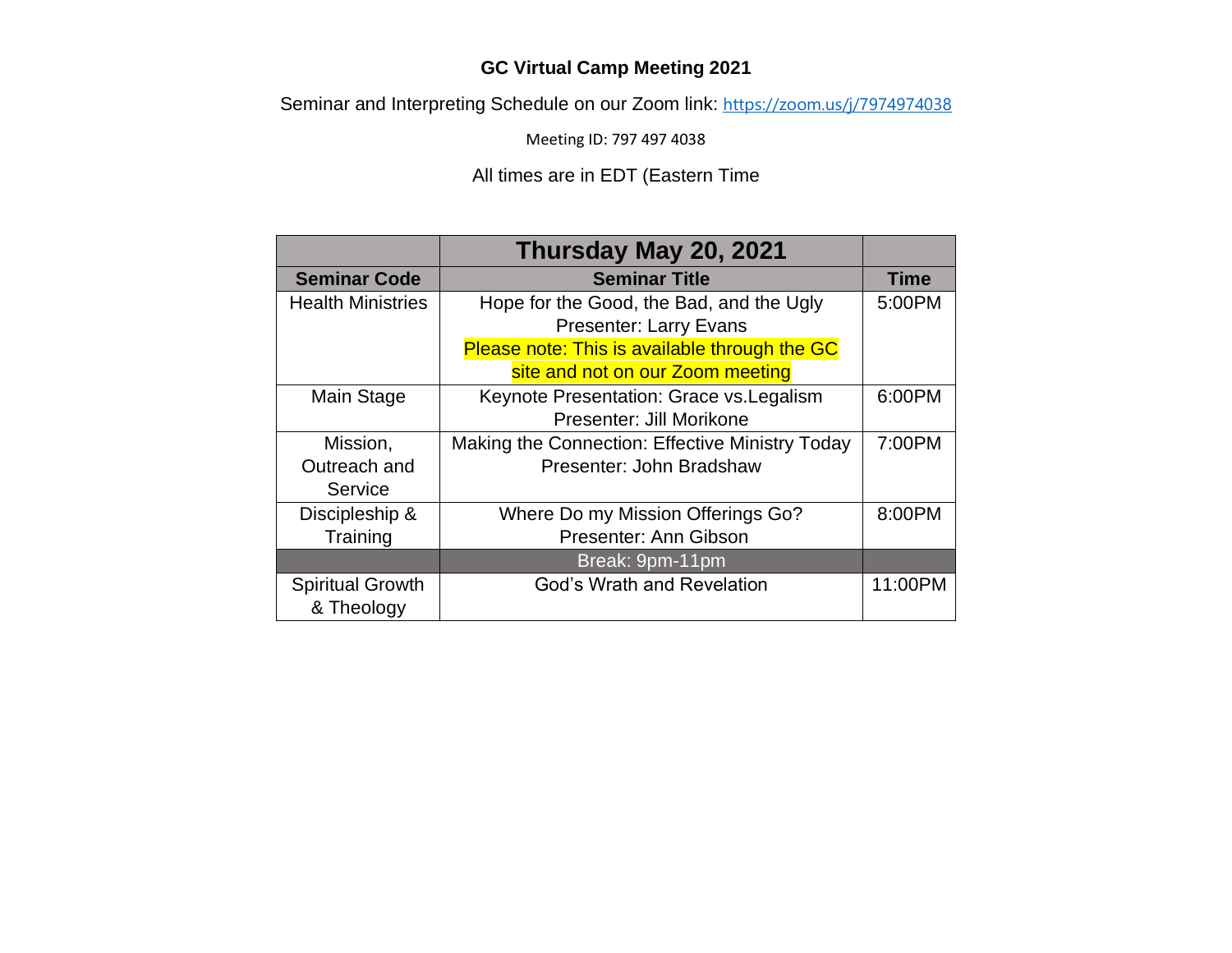|                          | <b>Friday May 21, 2021</b>              |             |
|--------------------------|-----------------------------------------|-------------|
| <b>Seminar Code</b>      | <b>Seminar Title</b>                    | <b>Time</b> |
| Discipleship &           | <b>Prejudice and Mission</b>            | 9:00AM      |
| Training                 | Presenter: Amy Whitsett                 |             |
|                          | <b>APM Booth Interpreter</b>            | 10AM-12PM   |
| <b>Health Ministries</b> | Intro into the Deaf World               | 10:00AM     |
|                          | Note: This is available on the GC       |             |
|                          | website and not through our Zoom        |             |
|                          | meeting                                 |             |
| <b>Health Ministries</b> | How to Start a Deaf Ministry            | 11:00AM     |
|                          | Note: This is available on the GC       |             |
|                          | <b>Website and not through our Zoom</b> |             |
|                          | meeting                                 |             |
| Main Stage               | Keynote Presentation: Vespers Euro      | 12:00PM     |
|                          | Africa                                  |             |
|                          | Break: 1pm-4pm                          |             |
| <b>Health Ministries</b> | A Recipe for Abundant Life and a        | 4:00PM      |
|                          | Health Message for the Global Church    |             |
|                          | Presenter: Joy Kaufman                  |             |
| <b>Media Ministries</b>  | Mission Passport: A Tool to stay        | 5:00PM      |
|                          | focused on Mission                      |             |
|                          | <b>Presenter: Philip Matthew</b>        |             |
| Mission,                 | Good Governance: What Boards Need       | 6:00PM      |
| Outreach and             | to Know                                 |             |
| Service                  | <b>Presenter: Richard Hart</b>          |             |
| <b>Main Stage</b>        | <b>Vespers: Americas</b>                | 7:00 PM     |
| <b>Main Stage</b>        | Keynote Presentation: Alex Bryant       | 8:00PM      |
|                          | <b>Built for this Moment</b>            |             |